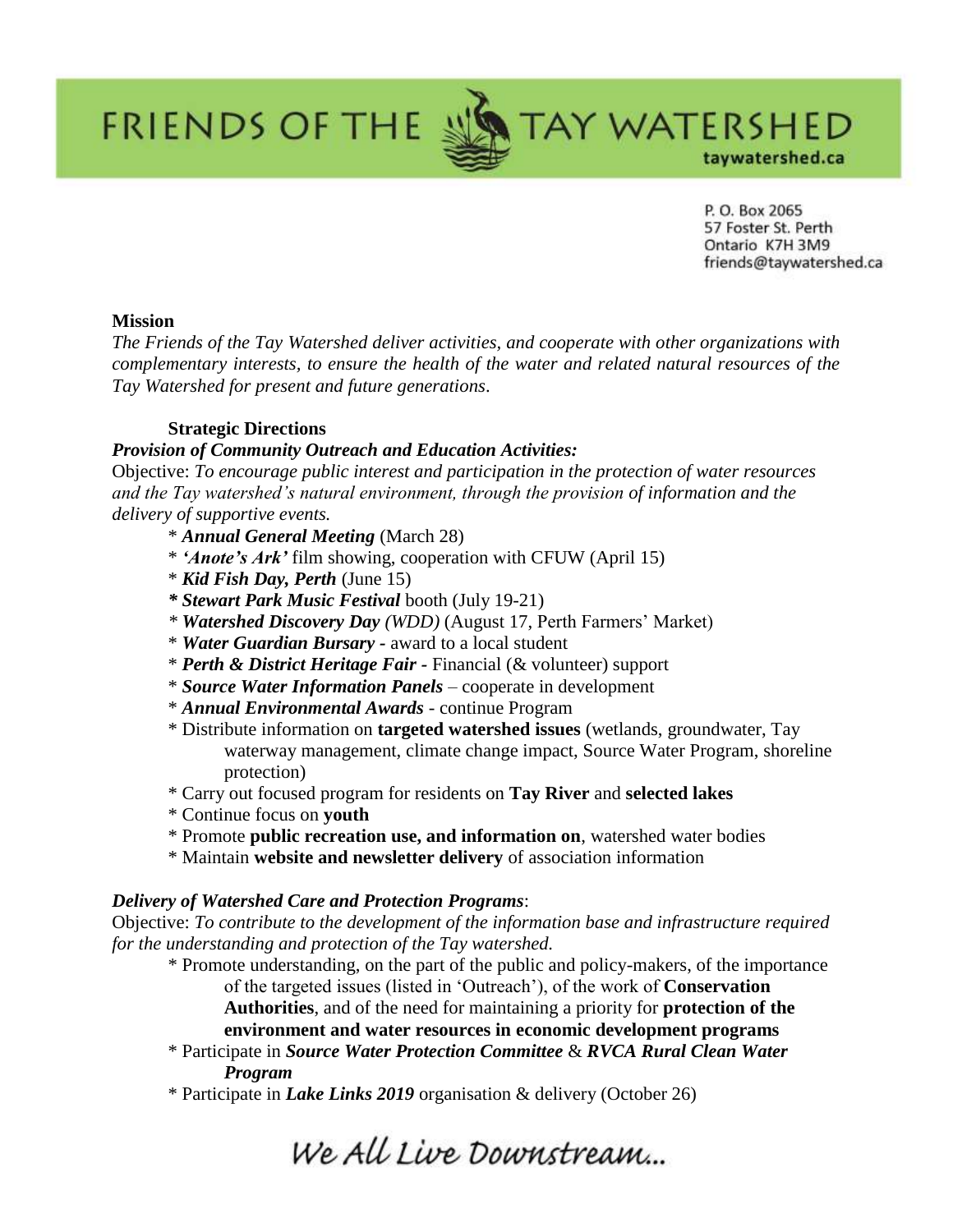- \* Monitor *Bobs Lake/Bolingbroke Dam* re-construction and related Tay waterway management
- *\** Review status of **groundwater information base** and research in Tay watershed area
- \* Maintain '**Tay Net'** waterway monitoring network; expand *'Riverwatch'* component
- \* Consider participation, *National Clean Up Day/Ocean Conservancy* (mid-September)

# *Cooperation with Partner Organisations:*

Objective: *To build partnerships with community organisations and government departments and agencies for the production and delivery of effective programs for the care of water resources (we have cooperated with over 50 organisations on activities and events)* 

- \* **Support complementary activities** of watershed lake associations, environmental organisations, businesses and government departments and agencies
- \* Participate in selected lake association *annual general meetings*
- \* Seek reduced impact to the Tay waterway of changes in levels of the Bolingbroke Dam, with *Parks Canada*, through early warning and staged changes
- \* Provide input to Rideau Management Plan Renewal
- \* Continue partner participation in association activities; eg. *Watershed Discovery Day*
- \* Maintain website section for the *Lake Networking Group*
- \* Provide support to, amongst others, *Source Water Program, Rural Clean Water* 
	- *Program, Ottawa Riverkeeper, Lake Links 2019, and Perth Heritage Fair*
- \* Recognise our corporate community support from **Little Stream Bakery**, **Stor-N-Lock, The Factory** and **Maximilians Restaurant**

# *Addressing Climate Change:*

- \* Support ongoing *Perth Task Force on Local Climate Change & Tay Valley Township Green Energy & Climate Change Working Group*
- \* Support planned 2019 area events by **Perth's Canadian Federation of University Women, Lanark County Stewardship Council,** and **ECOTAY**
- \* Maintain a policy of taking climate change into account in our programs
- \* Promote and support programs to identify and mitigate impact of climate change on the environment.

# *Maintenance and Expansion of Association Capacity:*

Objective: *To maintain, and expand where possible, the association's capacity for delivering programs and reacting to new opportunities, and initiate action to address policy, structural or resource needs.*

- \* Move ahead with program of **renewal of association officer positions**
- \* Maintain focus on **association branding** and display materials
- \* Maintain support for **website** as a primary delivery source
- \* Consider development of a **media series**, and a social media page
- \* Continue focus on promotion of **memberships and donations**
- \* Carry out a **fundraising** project